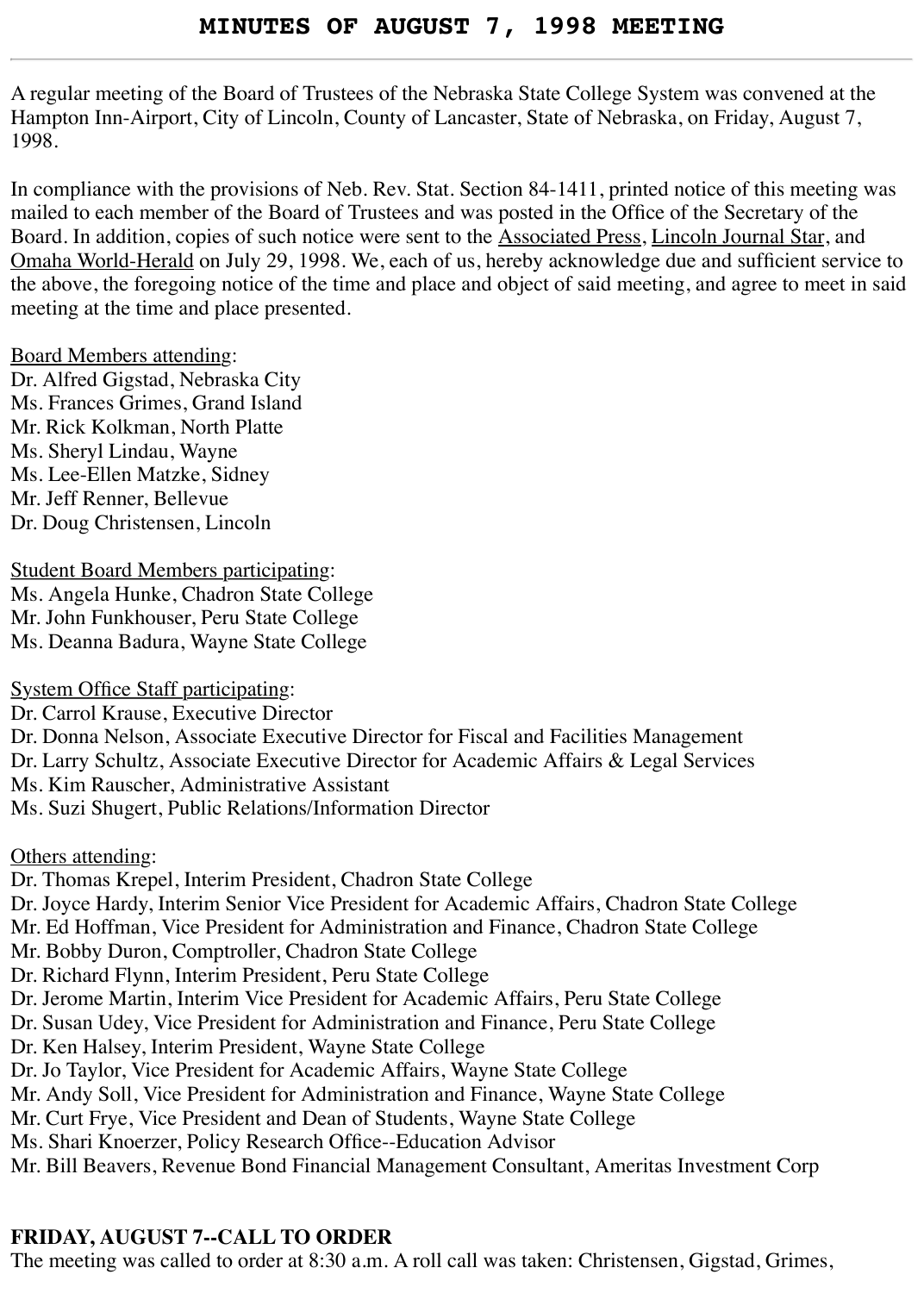Kolkman, Lindau, Matzke, and Renner were present.

## **EXECUTIVE SESSION**

Ms. Matzke moved and Ms. Lindau seconded a motion to go into executive session at 8:30 a.m. for the purpose of discussing personnel and collective bargaining issues. Christensen, Gigstad, Grimes, Kolkman, Lindau, Matzke and Renner voted aye. Motion carried.

Ms. Grimes moved and Mr. Renner seconded a motion to go out of executive session at 9:20 a.m. and reconvene in Public Session. Christensen, Gigstad, Grimes, Kolkman, Lindau, Matzke and Renner voted aye. Motion carried.

## **PUBLIC SESSION**

Mr. Kolkman, Chair, called the public session to order at 9:35 a.m.

## **APPROVAL OF THE AGENDA**

Mr. Renner moved and Ms. Matzke seconded a motion to approve the agenda as submitted. Christensen, Gigstad, Grimes, Kolkman, Lindau, Matzke and Renner; Hunke, Funkhouser and Badura voted aye. Motion carried.

## **PUBLIC COMMENTS**

None

Mr. Kolkman welcomed the three new Interim Presidents to their first Board meeting and recognized Ms. Shari Knoerzer of the Policy Research Office.

## **APPROVAL OF MINUTES FROM THE JUNE 18-19, 1998 MEETING**

Ms. Grimes moved and Ms. Lindau seconded a motion to approve the minutes of the June 18-19 meeting. Christensen, Gigstad, Grimes, Kolkman, Lindau, Matzke and Renner; Hunke, Funkhouser and Badura voted aye. Motion carried.

**NEW BUSINESS** -- **CONSENT AGENDA Personnel Recommendations Personnel Summary Grant Applications CSC**--Community/School Revitalization Funding Source: Milford Public School Amount Requested: \$3,000 Funding Period: 6/98 - 10/98 This grant application is to pay for speakers and fees, and for materials for participants in the Community/School Revitalization program in Chadron on 7/14/98.

**CSC**--Statewide Coordinator Grant Vocational Education Funding Source: Federal--Education State Department Education flow-through Amount Requested: \$25,600 Funding Period: 7/98 - 6/99 Grant will require **In-kind Funds**: Project Coordinator (25%)--\$13,905 + \$3,615 fringe benefits; Project Coordinator  $(12.5\%)$ -\$9,375 + \$2,438 fringe benefits; Secretary II (25%)--\$3,735 + \$971 fringe benefits; postage--\$112; telephone--\$1,200. Total--\$35,696. This grant application will continue funding to coordinate vocational teacher education programs throughout the state. Previous grant award was \$25,600 for 7/97-6/98.

**WSC**--Statewide Coordination and Improvement of NE Teacher Education Programs Funding Source: Carl D. Perkins Vocational and Applied Technology Education Act of 1990 Amount Requested: \$11,700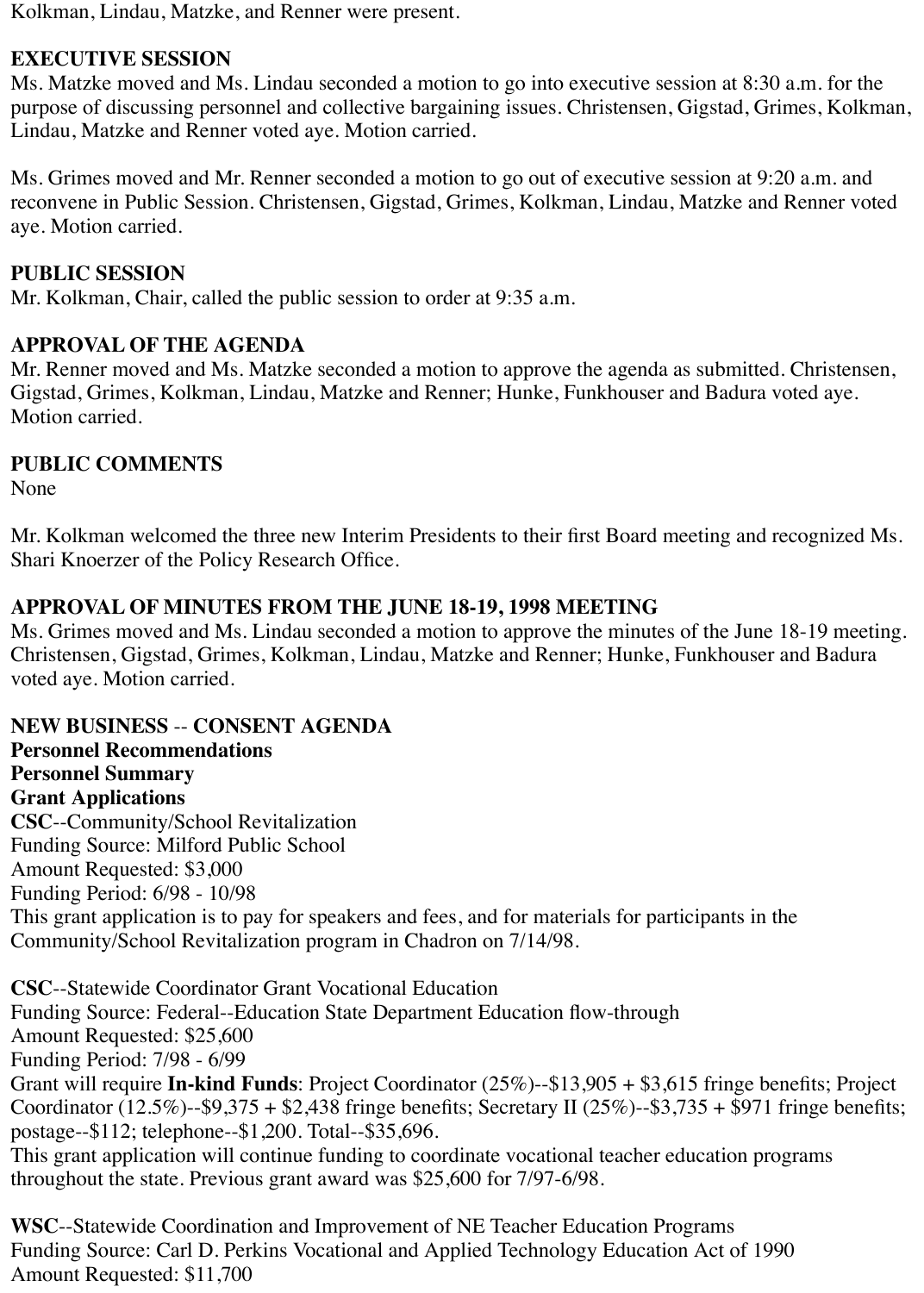Funding Period: 7/1/98 - 6/30/99

This grant application will continue funding for the improvement in vocational teacher education. Funding will provide for professional development activities, consultant services and equipment.

**WSC**--Nebraska Greenspace Stewardship Initiative Funding Source: Nebraska State Arboretum Amount Requested: \$25,000 Funding Period: 1998 Grant will require **State Matching Funds and In-Kind Funds**: \$11,000 in total This grant application will provide funding to develop a campus landscape master plan and restoration of plant material in the Willow Bowl amphitheater at Wayne State College.

## **Grant Awards**

**CSC**--Chadron State College Service-Learning Grant Funding Source: Nebraska Consortium for Service-Learning in Higher Education Amount Requested: \$1,160 Amount Awarded: \$1,160 Funding Period 5/21/98-9/30/98 Grant will require **State Matching Funds**: \$450 conference fee Grant will require **In-Kind Funds**: \$875 Program Director This grant award will fund eight students to attend the statewide Service/Learning Conference in Aurora, NE on October 2-4. It will fund work study for service/learning information dissemination.

**CSC**--Community/School Revitalization Funding Source: Milford Public School Amount Requested: \$3,000 Amount Awarded: \$3,000 Funding Period: 6/98 - 10/98 This grant award will pay for speakers and fees, and for materials for participants in the Community/School Revitalization program in Chadron on 7/14/98.

**CSC**--Community/School Revitalization Funding Source: Nebraska Department of Economic Development (LB 144) Amount Requested: \$15,000 Amount Awarded: \$15,000 Funding Period: 1 year This grant award will fund the instruction and coordination of the Community/School Revitalization Project.

**CSC**--Planning Grant, Mari Sandoz Center Funding Source: State of Nebraska (LB 144) Amount Requested: \$25,000 Amount Awarded: \$25,000 Funding Period: 7/1/98 - 6/30/99 Grant will include **Indirect Cost Funds** for the College=s use.

Grant will require **State Matching Funds**: Benefits for the Planning/Coordinator position--\$6,250 Grant will require **In-Kind Funds**: Secretarial--\$2,600; Photocopying--\$200; Mailing--\$800; Equipment- -\$1,600; Telephone--\$600; Travel--\$2,000; and Office Space--\$1,800.

## **Grant will fund 1.0 FTE new positions.**

This grant award will provide funding to create a planning/coordinator position which in turn will create a plan to launch a fund drive to create the Mari Sandoz Center.

**Contracts and Change Orders Chadron State College Contracts**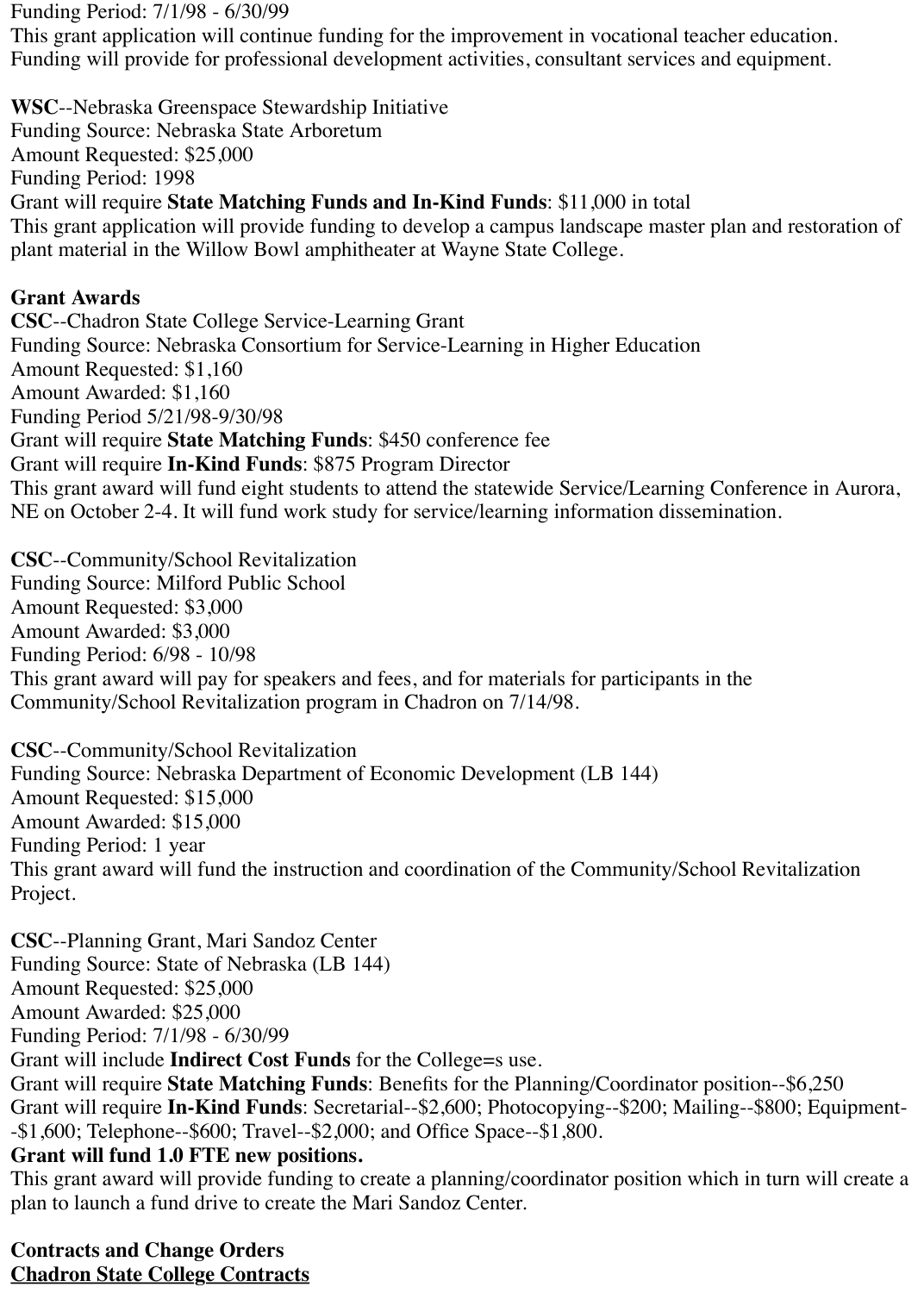Location on Campus: Administration Building, Room 256 Contracted Work: Removal and replacement of carpet Contract Amount: \$2,994.50 Fund Source: Cash Contractor: Morford=s Decorating Center

Location on Campus: Armstrong Gymnasium Contracted Work: Roof repairs Contact Amount: \$1,750 per valley (not to exceed 6 valleys) Fund Source: LB 309 Contractor: Twin City Roofing and Sheet Metal, Inc.

Location on Campus: High Rise Dormitory Contracted Work: Bathroom/shower tile repair Contract Amount: \$8,792.82 Fund Source: Contingency Maintenance Contractor: Gary Griffith Construction

Location on Campus: Student Center Bookstore Contracted Work: Remodel Contract Amount: \$49,700 Fund Source: Surplus Funds Contractor: Mac Construction Company

#### **Peru State College Contracts**

Location on Campus: Campus Contracted Work: Sanitary and storm sewer line by-pass and relocation Contract Amount: Not to exceed \$40,000 Fund Source: State Building General Funds provided by LB 388 and Cash Funds Contractor: H&S of Lincoln, NE

Location on Campus: Campus Contracted Work: Steam line repair Contract Amount: \$4,337 Fund Source: LB 309 Funds Contractor: Clark Enersen Partners of Lincoln, NE

Location on Campus: Campus Contracted Work: Steam line repair Contract Amount: Not to exceed \$40,802 Fund Source: LB 309 Funds Contractor: H&S Plumbing of Lincoln, NE

#### **Wayne State College Contracts**

Location on Campus: Neihardt Hall Contracted Work: Provide and install 12-strand fiber optic Contract Amount: \$5,243 Fund Source: Contingency Maintenance Funds Contractor: Kure Associates of Omaha, NE

Location on Campus: Student Center Contracted Work: Provide and install 24-strand fiber optic Contract Amount: \$9,864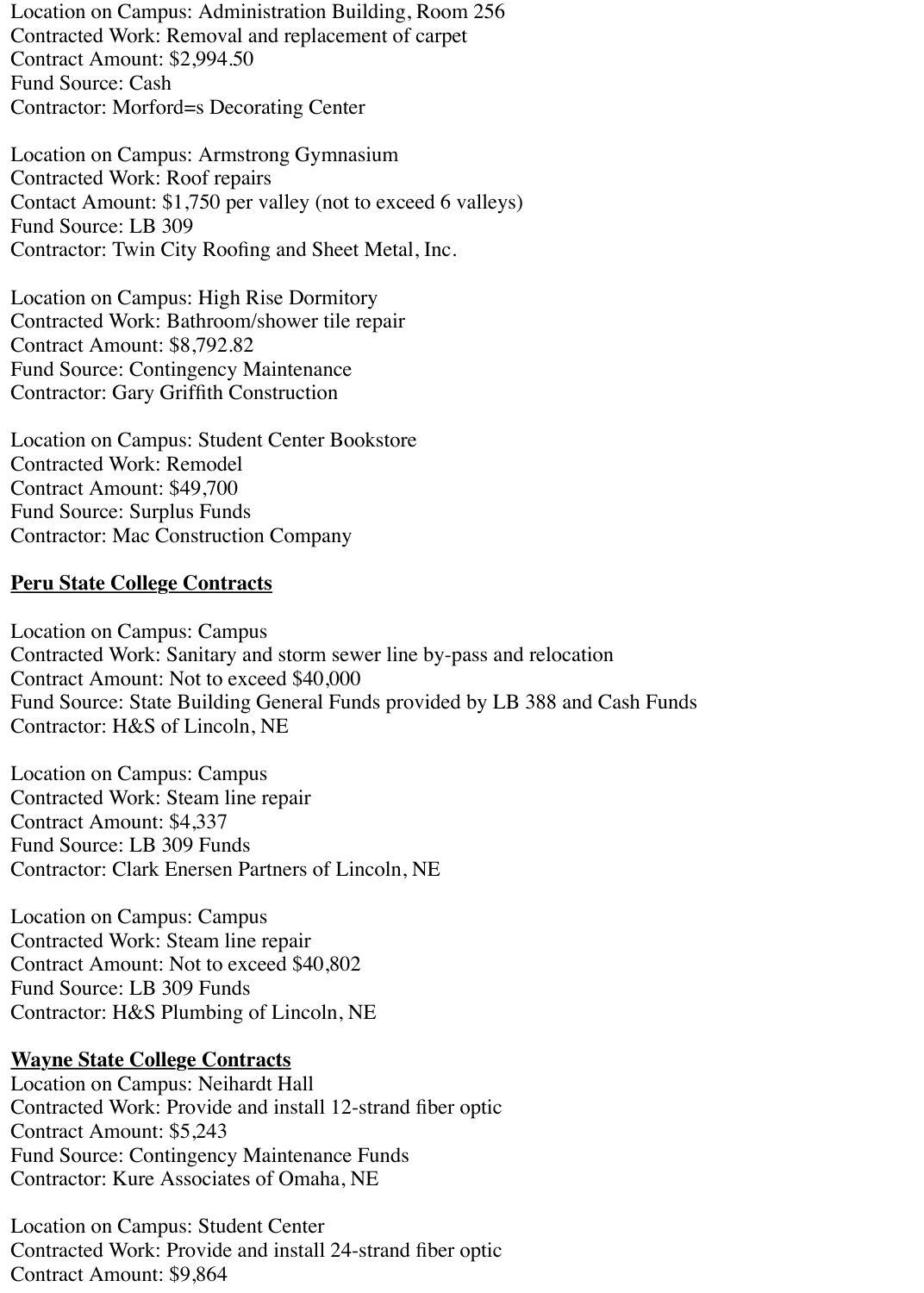Fund Source: Revenue Bond Operations Budget Contractor: Kure Associates of Omaha, NE

Location on Campus: Studio Arts Building Contracted Work: Provide and install 12-strand fiber optic Contract Amount: \$5,260 Fund Source: Cash Funds Contractor: Kure Associates of Omaha, NE

Location on Campus: U.S. Conn Library Contracted Work: Replace center section of south roof Contract Amount: \$10,875 Fund Source: LB 309 Funds Contractor: National Roofing Inc. of Sioux City, IA

Location on Campus: Parking lot 8 and Denkinger Drive Contracted Work: Repair pavement and top with asphalt Contract Amount: \$10,921.70 Fund Source: Revenue Bond Operations Contractor: City of Wayne

Location on Campus: Campus grounds Contracted Work: Replace sidewalks Contract Amount: \$10,000 Fund Source: Contingency Maintenance Contractor: Christiansen Construction of Pender, NE

Location on Campus: Rice Auditorium Contracted Work: Construct new site drainage facility Contract Amount: \$1,730.09 Fund Source: Revenue Bond Operations Contractor: Steve Harris Construction of Homer, NE

Location on Campus: Benthack Hall Contracted Work: Professional engineering services for wall stabilization project Contract Amount: \$8,200 Fund Source: LB 309 Funds Contractor: FEH Associates, Inc. of Sioux City, IA

#### **Chadron State College Change Orders**

Location on Campus: Stadium Concession and Washroom Building No. And Description: Change Order #2--add stainless steel for exterior portion of pass-through counters Change Order Amount: \$440 Fund Source: Foundation Contractor: Woodland Construction

## **Peru State College Change Orders**

Location on Campus: Campus No. And Description: #1--decommissioning three underground storage tanks based on additional volume of the three tanks Change Order Amount: \$8,570.82 Fund Source: State Building General Funds provided by LB 388 and Cash Funds Contractor: Tony=s Cement Works of Lincoln, NE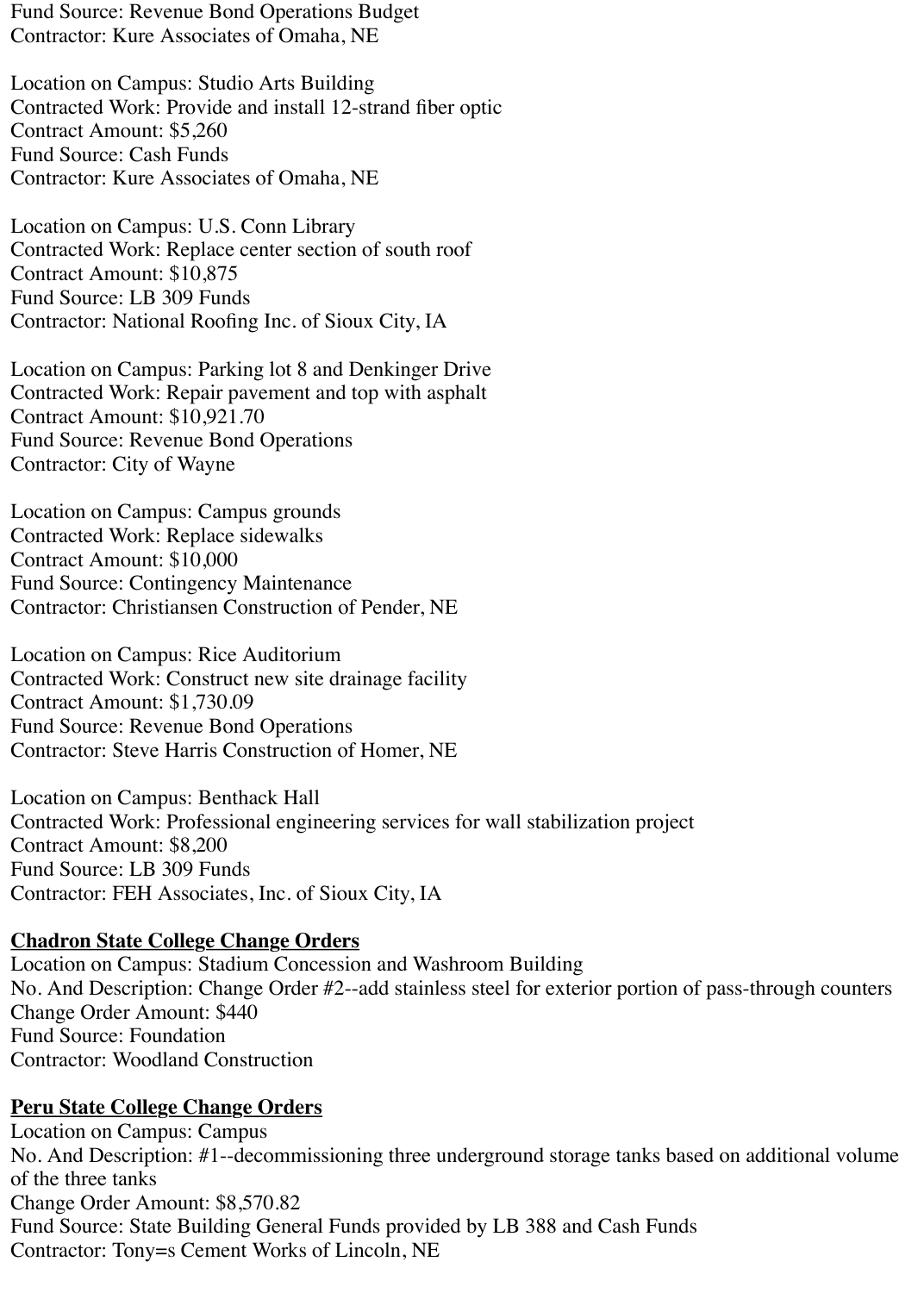#### **LB309 Allocations Peru State College**

Acceptance of \$9,600 for stabilization of the south wall of Wheeler

Allocation Date 7/6/98 Allocation Amount \$9,600 College Contribution 2,400 Total Project Cost \$12,000

Acceptance of \$45,000 for replacement of Library air conditioner

Allocation Date: 7/6/98 Allocation Amount \$45,000 College Contribution 45,000 Total Project Cost \$90,000 (\$80,000 plus architectural fees)

## **Wayne State College**

Acceptance of \$48,000 for U.S. Conn Library roof replacement

Allocation Date 7/6/98 Allocation Amount \$48,000 College Contribution 12,000 Total Project Cost \$60,000

#### **Capital Construction Reports Campus Physical Plant Reports Contingency Maintenance Reports**

Ms. Matzke moved and Mr. Renner seconded a motion to approve the Consent Agenda. Christensen, Gigstad, Grimes, Kolkman, Lindau, Matzke and Renner; Hunke, Funkhouser and Badura voted aye. Motion carried.

## **SUBCOMMITTEE AGENDA Academic Affairs, Student Life & Personnel Subcommittee Lee-Ellen Matzke, Chair**

## **Preliminary Notification of New Programs**

Ms. Matzke moved and Ms. Lindau seconded a motion to approve the following list to be submitted as the Preliminary New Program Notification List to the Coordinating Commission for Postsecondary Education:

Chadron State College \* Joint BA in Spanish with Wayne State College; \* BS in Social Science plus options in political science, geography or sociology

Wayne State College \* System-wide programs in Spanish and Social Services

Christensen, Gigstad, Grimes, Kolkman, Lindau, Matzke and Renner; Hunke, Funkhouser and Badura voted aye. Motion carried.

## **Wayne State College, Northern Sun Athletic Conference**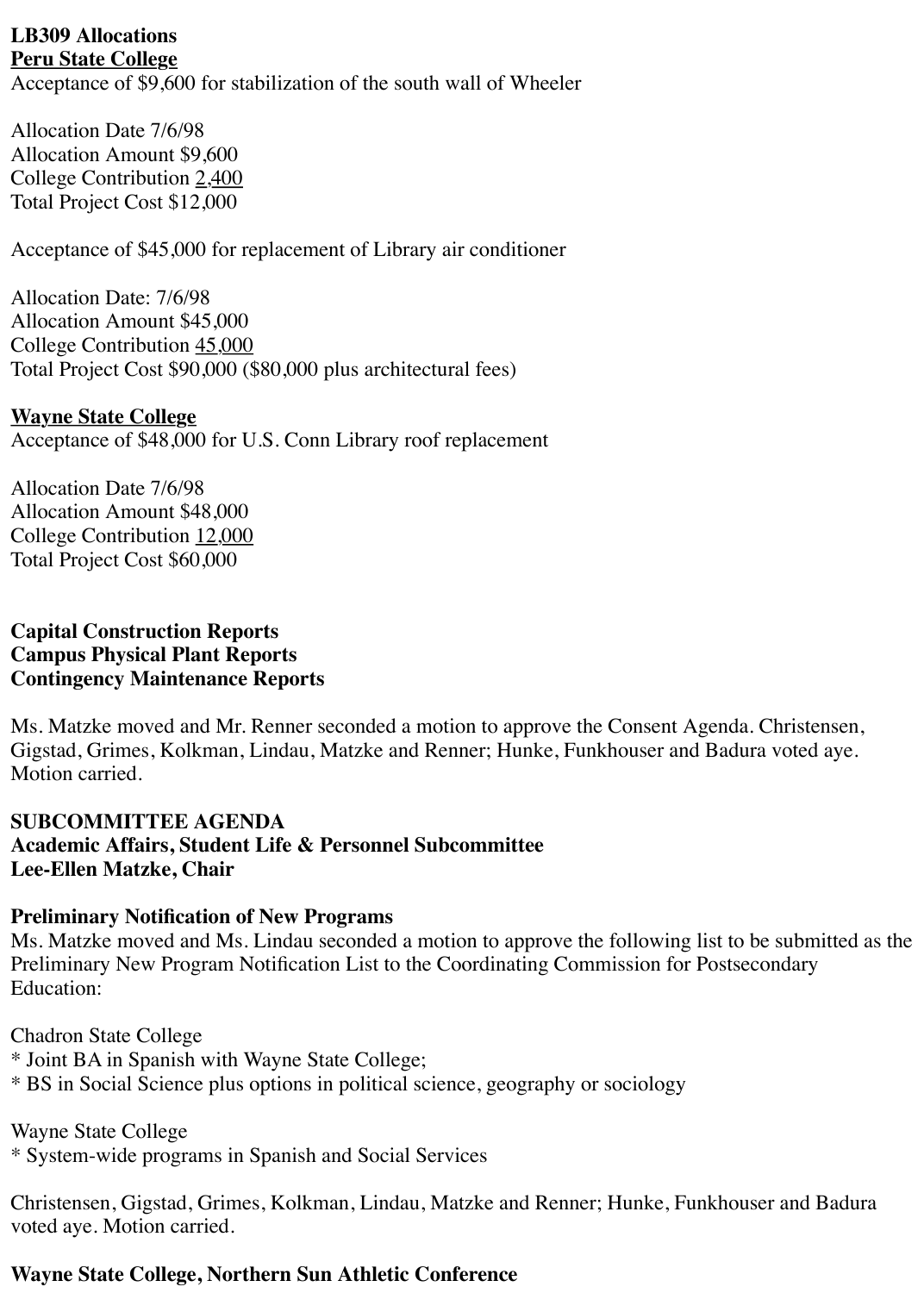Ms. Matzke moved and Ms. Grimes seconded a motion to approve the affiliation of Wayne State College with the Northern Sun Intercollegiate Conference. Christensen, Gigstad, Grimes, Kolkman, Lindau, Matzke and Renner; Hunke, Funkhouser and Badura voted aye. Motion carried.

### **Selection of Board Negotiating Teams**

Ms. Matzke moved and Dr. Christensen seconded a motion to approve the appointment of the Board=s negotiating teams as follows: Board Office staff for all negotiations: Carrol Krause Larry Schultz

Labor Council (as needed): George Rozmarin

Faculty Unit (SCEA): Dr. Joyce Hardy, CSC Dr. Jerry Martin, PSC Dr. Jo Taylor, WSC

Professional Staff Unit (NSCPA): Mr. Ed Hoffman, CSC Dr. Susan Udey, PSC Mr. Dwayne Johnson, WSC

Support Staff Unit (NAPE): Mr. Ron Busch, CSC Ms. Nancy Reeves, PSC Mr. Andy Soll, WSC

Christensen, Gigstad, Grimes, Kolkman, Lindau, Matzke and Renner; Hunke, Funkhouser and Badura voted aye. Motion carried.

#### **Insurance Program Change**

Ms. Matzke moved and Ms. Lindau seconded a motion to approve the addition of AC@ coverage to the Board=s basic 80% A&B dental insurance plan and fix the Board=s contribution to the cost of the Custom Flex and PPO medical and dental plans at an amount equivalent to a 75% contribution toward the cost of PPO family coverage, or to an 85% contribution toward the cost of PPO single coverage, whichever is appropriate, to be effective September 1, 1998. The recommendation is contingent upon ratification by each bargaining unit. Christensen, Gigstad, Grimes, Kolkman, Lindau, Matzke and Renner; Hunke, Funkhouser and Badura voted aye. Motion carried.

#### **Business Affairs Subcommittee--Budget**

#### **Jeff Renner, Chair**

## **1999-2001 Operating Budget Requests**

Mr. Renner moved and Ms. Grimes seconded a motion to approve the 1999-2001 biennial general fund budget requests for the State College System as follows:

|                      | \$ Increase over | \$ Increase over | \$ Increase |
|----------------------|------------------|------------------|-------------|
|                      | 1998-1999 Base   | 1999-2000 Base   | Biennium    |
| <b>System Office</b> | \$81,333         | \$39,752         | \$121,085   |
| Chadron              | \$803,927        | \$844,123        | \$1,648,050 |
| Peru                 | \$429,618        | \$451,098        | \$880,716   |
| Wayne                | \$981,918        | \$1,031,014      | \$2,012,932 |
| Totals               | \$2,296,796      | \$2,365,987      | \$4,662,783 |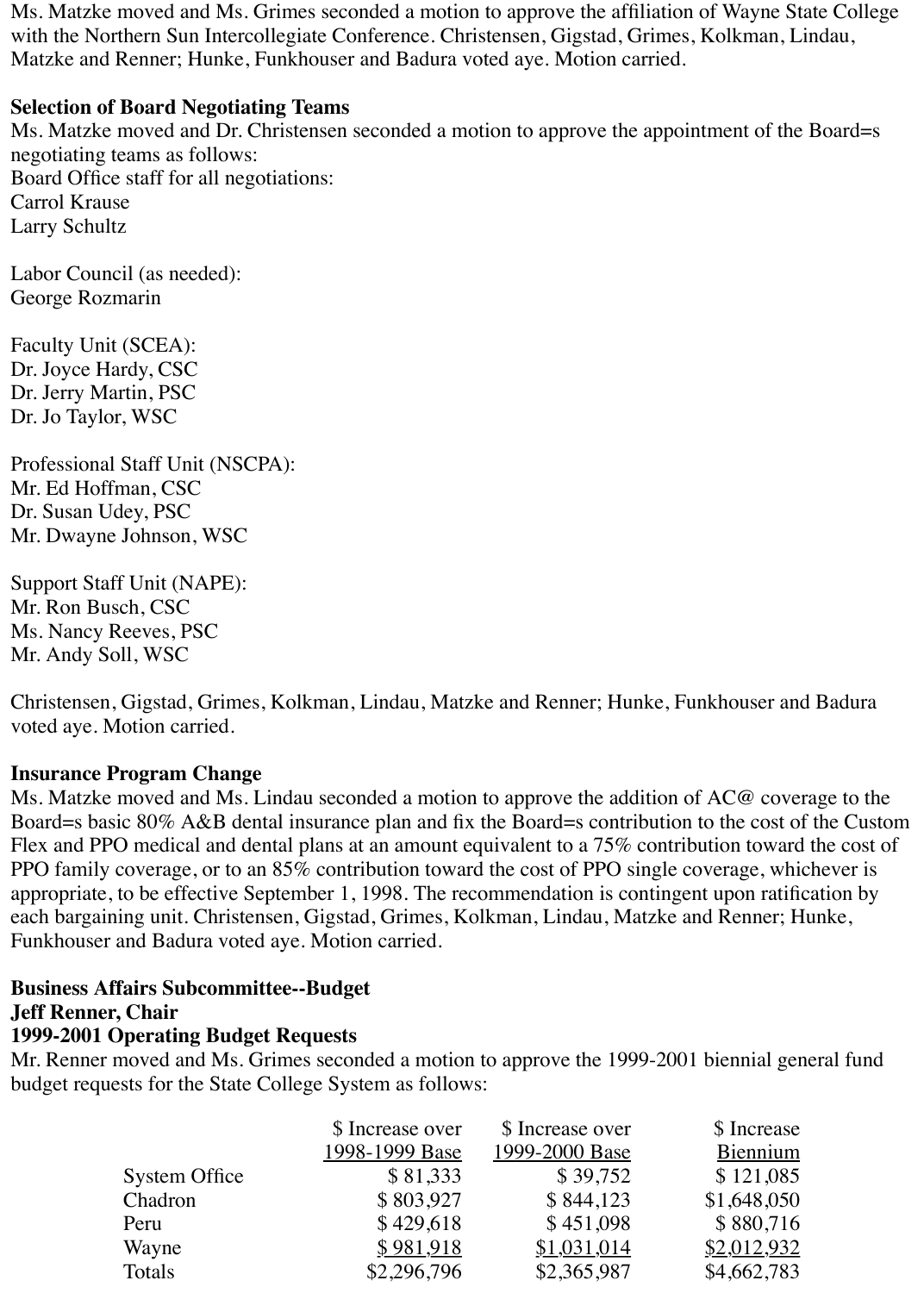Chadron State College and Wayne State College are also authorized to request additional general funds for the LB 1100 depreciation assessment fund as follows:

|         | 1999-2000 | 2000-2001 | Biennium |
|---------|-----------|-----------|----------|
| Chadron | \$49,638  | \$28,625  | \$78,263 |
| Wayne   | \$85,262  | $\Omega$  | \$85,262 |

Each of the Interim Presidents discussed the highlights of their institutional requests.

Christensen, Gigstad, Grimes, Kolkman, Lindau, Matzke and Renner; Hunke, Funkhouser and Badura voted aye. Motion carried.

## **Peru State College, Cash Fund Adjustment**

Mr. Renner moved and Ms. Grimes seconded a motion to approve the requests from Peru State College to make the following Cash Fund Adjustment to its 1998-99 Operating Budget: \$500,000. Christensen, Gigstad, Grimes, Kolkman, Lindau, Matzke and Renner; Hunke, Funkhouser and Badura voted aye. Motion carried.

# **Business Affairs Subcommittee--Physical Plant Fran Grimes, Chair**

## **1999-2001 Capital Construction Budget Requests**

Ms. Grimes moved and Mr. Renner seconded a motion to approve the State College System Capital Construction Budget Requests for the 1999-2001 Biennium, which consists of the following projects.

|   | <u> Priority Project</u>                                        | <b>Estimated</b><br>Cost |
|---|-----------------------------------------------------------------|--------------------------|
|   | Peru State College - Library Addition/Renovation                | \$5,071,066              |
|   | Wayne State College - Ramsey Theatre Addition And<br>Renovation | \$1,936,716              |
| 3 | Chadron State College - New Maintenance Building                | \$575,730                |

Christensen, Gigstad, Grimes, Kolkman, Lindau, Matzke and Renner; Hunke, Funkhouser and Badura voted aye. Motion carried.

## **Contracts and Change Orders**

Ms. Grimes moved and Ms. Matzke seconded a motion to approve the following contracts and change orders as provided by the State Colleges:

## **Peru State College Change Orders**

Location on Campus: Campus No. And Description: #2--additional excavation and rock required to prepare sub-base for installation of 30,000 gallon fuel tank Change Order Amount: \$13,668.58 Fund Source: LB 388 and Cash Funds Contractor: Tony=s Cement Works of Lincoln, NE

Location on Campus: Campus No. And Description: #3--sanitary and storm sewer line by-pass and relocation Change Order Amount: Not to exceed \$40,000 Fund Source: LB 388 and Cash Funds Contractor: H&S Plumbing of Lincoln, NE

Christensen, Gigstad, Grimes, Kolkman, Lindau, Matzke and Renner; Hunke, Funkhouser and Badura voted aye. Motion carried.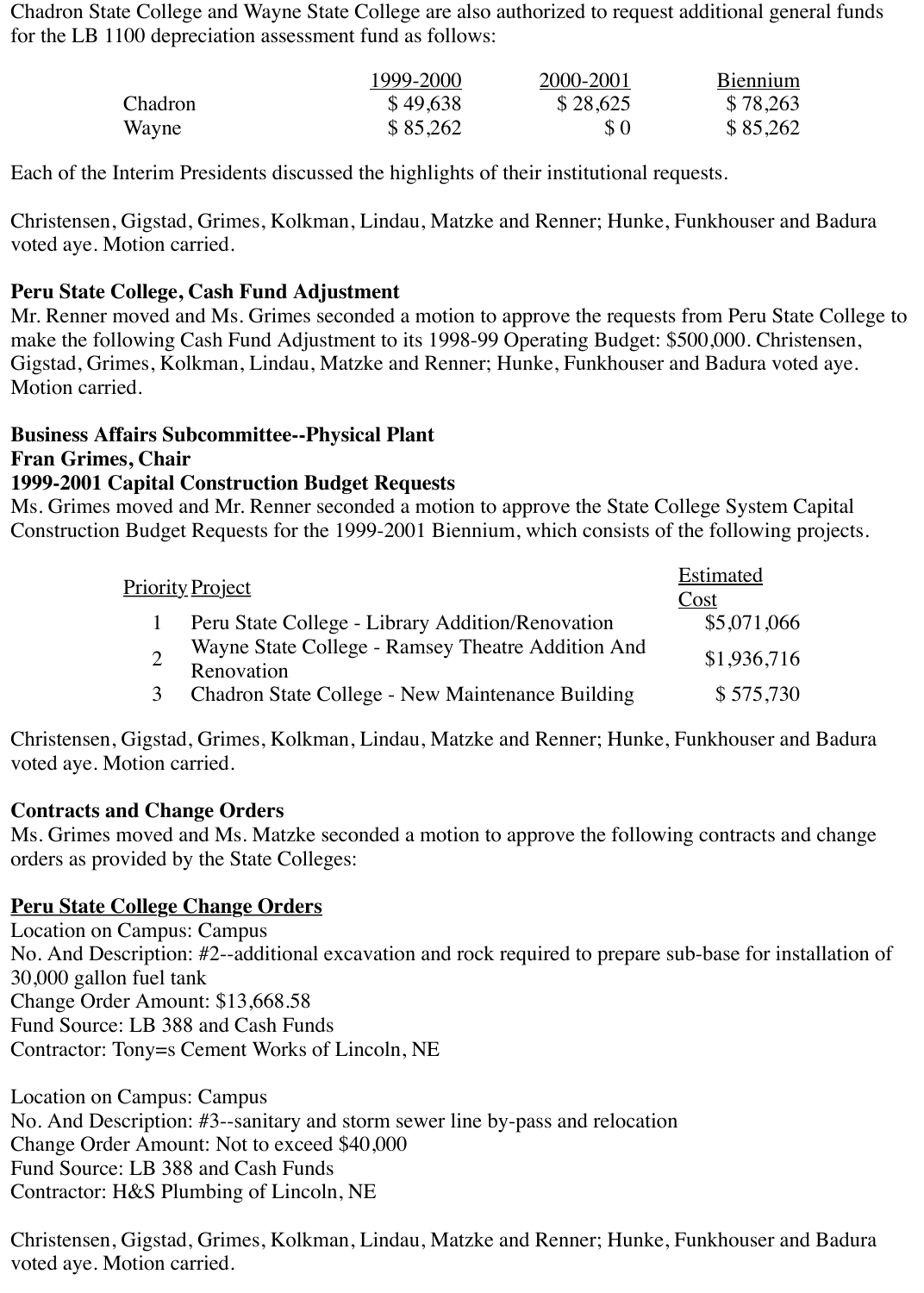## **Peru State College, Approval of LB 1138 Miscellaneous Renewal Projects**

Ms. Grimes moved and Mr. Renner seconded a motion to approve the following LB 1138 projects recommended by Peru State College:

|    | Library water tower and condenser (will have 309<br>matching funds) | \$30,000  |
|----|---------------------------------------------------------------------|-----------|
|    |                                                                     |           |
|    | Install pressure relief valves on three state buildings             | 12,444    |
| 3. | Install backflow prevents on ten state buildings                    | 59,792    |
| 4. | TJ Majors ceiling and wall repair                                   | 85,000    |
| 5. | Physical Education Center stairwell renovation                      | 41,750    |
| 6. | Physical Education Center upgrade circuiting/wiring/light           | 59,645    |
|    | <b>TOTAL</b>                                                        | \$288,631 |

Christensen, Gigstad, Grimes, Kolkman, Lindau, Matzke and Renner; Hunke, Funkhouser and Badura voted aye. Motion carried.

## **Peru State College, Hoyt Science Program Statement, Selection Committee**

Ms. Grimes moved and Ms. Matzke seconded a motion to authorize the development of a Program Statement for Phase I of the Peru State College Science Hall project with funding for the study to be from the College=s cash fund operating budget, with the amount to be authorized by the Board based on negotiations with a professional design firm; and appoint the following committee to select an architectural firm to prepare the program statement:

Fran Grimes, Physical Plant Chair, Board of Trustees Al Gigstad, Regional Board of Trustees Member Donna Nelson, Fiscal and Facilities Officer, System Office Steve Hotovy, Representative from State Building Division Dave Pippert, Peru State College Science/Technology Division Chair Bob Breazile, Peru State College Facilities Manager Susan Udey, Peru State College Vice President, Administration and Finance

Christensen, Gigstad, Grimes, Kolkman, Lindau, Matzke and Renner; Hunke, Funkhouser and Badura voted aye. Motion carried.

#### **Wayne State College, Foundation Funding for Renovation of Varsity Men=s Basketball Locker Room**

Ms. Grimes moved and Dr. Christensen seconded a motion to approve the acceptance of financial support totaling \$15,000 from the Wayne State College Foundation to renovate the Varsity Men=s Basketball Locker Room in Rice Auditorium and authorize Wayne State College to initiate the proper procedures to proceed with the developing of plans and bidding of the equipment acquisition. Christensen, Gigstad, Grimes, Kolkman, Lindau, Matzke and Renner; Hunke, Funkhouser and Badura voted aye. Motion carried.

# **Business Affairs Subcommittee--Revenue Bond**

#### **Al Gigstad, Chair**

## **Wayne State College, Residence Hall Renovation Program Statement**

Dr. Gigstad moved and Ms. Matzke seconded a motion to approve the Program Statement for Residence Halls Renovation at Wayne State College as prepared by Prochaska & Associates of Omaha, NE. Christensen, Gigstad, Grimes, Kolkman, Lindau, Matzke and Renner; Hunke, Funkhouser and Badura voted aye. Motion carried.

# **Wayne State College, Purchase of Property**

Dr. Gigstad moved and Ms. Grimes seconded a motion to approve the purchase of the residence at 1205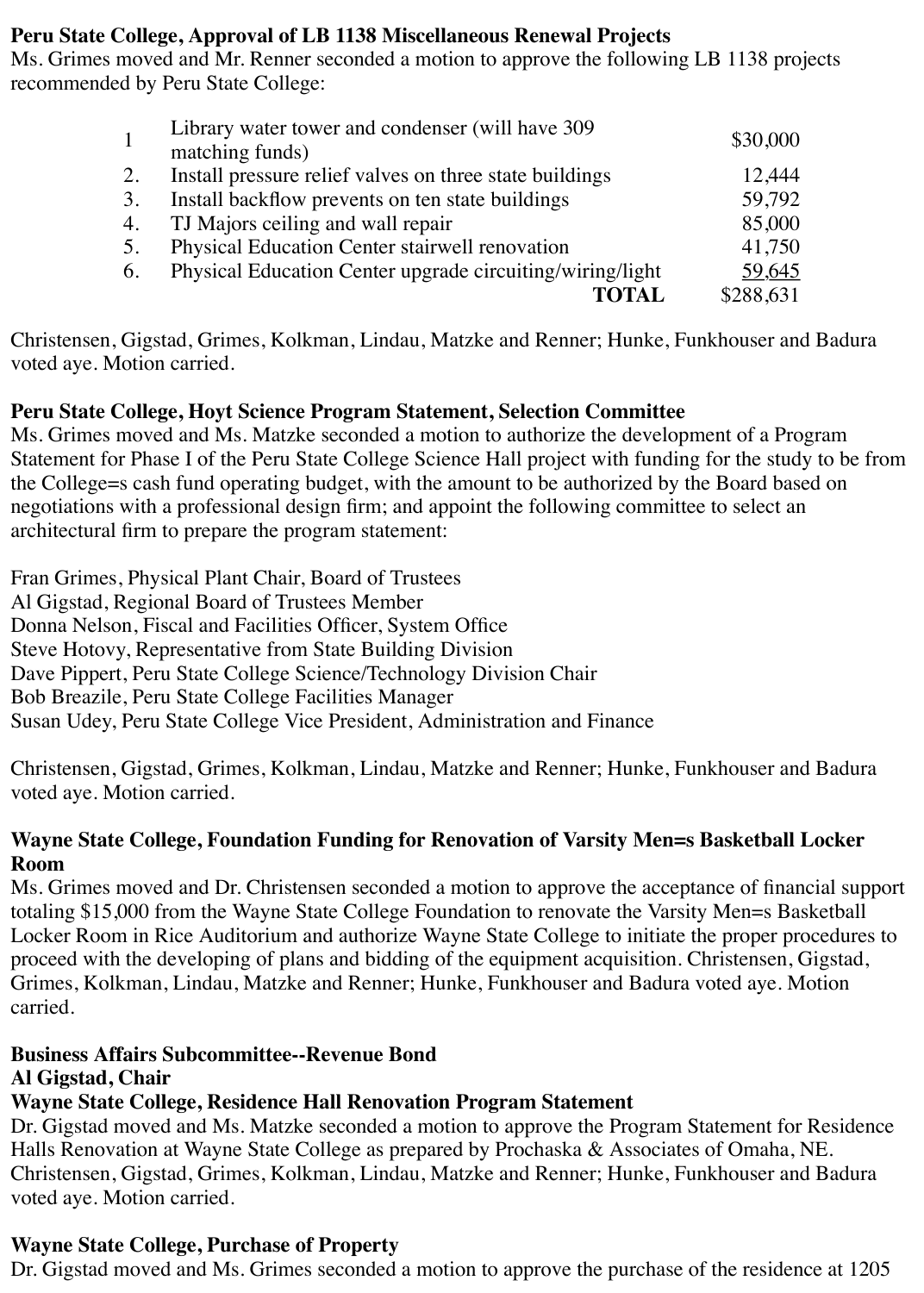Schreiner Drive, Wayne, by Wayne State College, for an amount of \$58,500 plus title insurance, legal fees and other closing costs not to exceed \$60,000 from Revenue Bond Surplus Funds. Christensen, Gigstad, Grimes, Kolkman, Lindau, Matzke and Renner; Hunke, Funkhouser and Badura voted aye. Motion carried.

## **INFORMATION ITEMS**

Mr. Kolkman informed the Board that a proposal had been received from the Executive Director of McCook Economic Development regarding the possibility of establishing a state college in southwest Nebraska. The request will be forwarded to the Coordinating Commission for Postsecondary Education for a needs assessment and analysis. Mr. Kolkman encouraged Dr. Krepel of Chadron State College to discuss the area=s educational needs with McCook representatives.

Mr. Kolkman also responded to an inquiry from the Student Senate President at Peru State College to clarify the intent of the Board by-laws that state a meeting will be held at each institution at least once each year. Mr. Kolkman stated that the By-laws are interpreted to mean the Board will meet on each campus during the academic year (September through April) so that Board members will have an opportunity to meet with faculty and student representatives. There may be times, however, when this is not possible due to unusual circumstances.

## **Student Trustee and President=s Reports**

Ms. Hunke reported that classes will soon begin for the students at Chadron State College.

Dr. Krepel reported that he has met with the President of Western Nebraska Community College and community representatives from North Platte and Mid-Plains Community College to establish working relationships with Chadron State College. The college has recently hosted the Governor=s budget staff and the Coordinating Commission for Postsecondary Education representatives. He expressed appreciation to Dr. Larry Schultz for presenting an upcoming legal seminar for campus staff, and reported that Dr. Krause and Dr. Ricardo Garcia had presented a diversity seminar on campus recently. Chadron=s administrative team met for a retreat for the 1998-99 academic year and discussed implementation of the new five-year plan which includes a focus on diversity sensitivity training for all employees. Dr. Krepel announced that the Miller Hall renovation project is in progress and the Burkhiser project is currently in the design phase. In addition, two faculty members have been selected by their peers to present national papers. He closed by extending an invitation to Board members to attend the next meeting in Chadron on September 24-25.

Mr. Funkhouser reported that summer classes at Peru State College are ending and students are looking forward to the fall semester.

Dr. Flynn shared with Board members the problems he inherited when starting his tenure at Peru State College, including facility problems and empty vice presidential and division chairs. The facility problems are being addressed and four key positions have been filled: Dr. Jerry Martin as Vice President for Academic Affairs; Mr. Louis Levy as Dean of Student Services; Dr. Joel Lundak as Chair of the Education, Psychology and Physical Education Division; and Dr. Sara Crook as Chair of the Humanities Division. Peru State College has also held campus diversity and employment law seminars. Dr. Flynn reported that the Coordinating Commission is continuing their study of the college and has been meeting with community focus groups. Dr. Flynn has been meeting with area service clubs, chambers of commerce and other groups in Peru=s service area. In his first few weeks as Interim President of Peru State College he has been impressed by the commitment of college staff. He was particularly appreciative of Dr. Susan Udey=s help during his transition. He and the staff are looking forward to the return of the students.

Ms. Badura reported that she has been participating in meetings with the Wayne State College Presidential Search Committee. Work is progressing on the Connell Hall project, and the students are happy with the selection of Dr. Halsey as the Interim President.